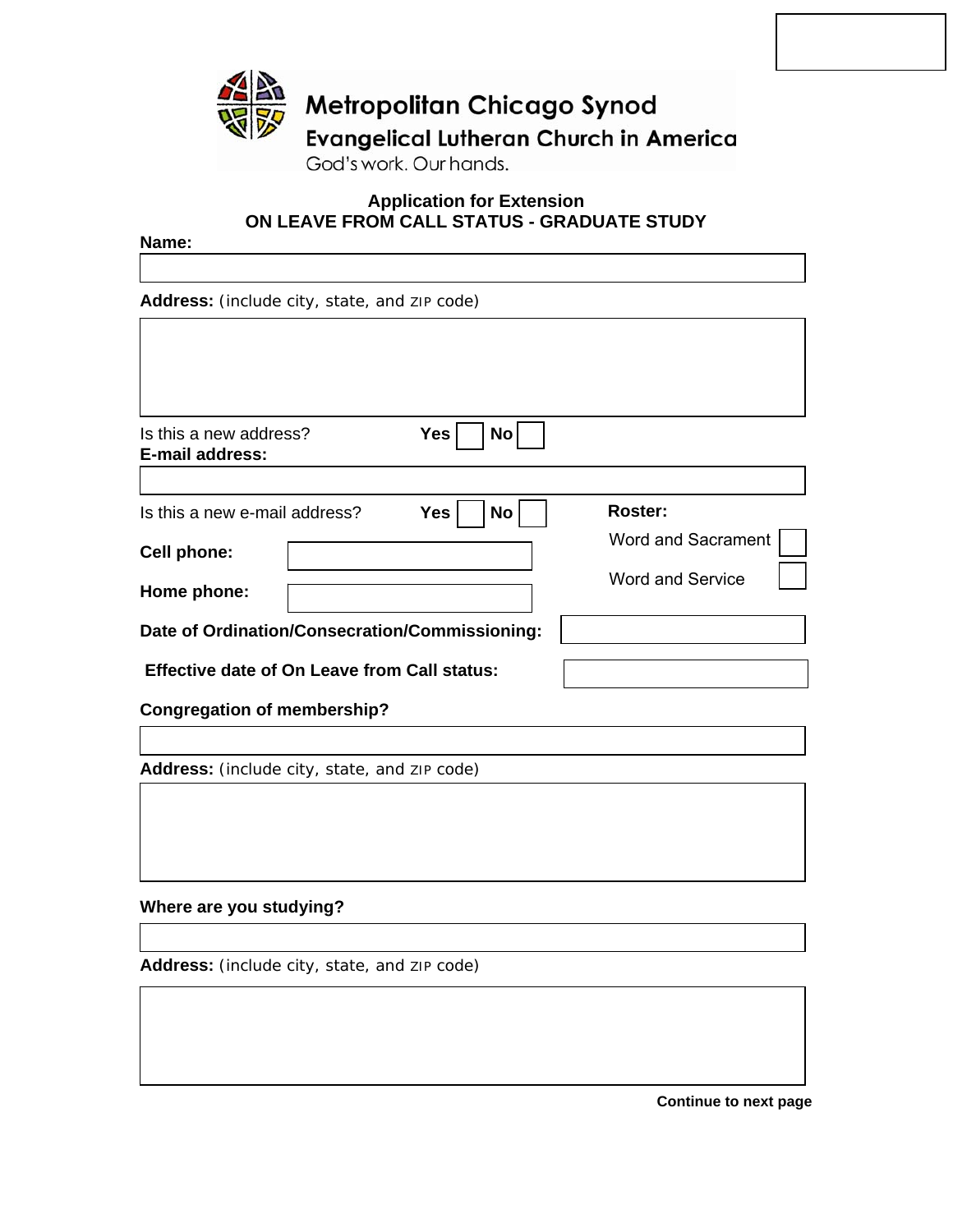| Application for Extension – OLFC – Graduate Study | Page 2 |
|---------------------------------------------------|--------|
|---------------------------------------------------|--------|

**Name** 

### **Advisor or supervisor:**

**E-mail address of advisor or supervisor:** 

# **Degree or certificate program:**

| <b>Field of specialization:</b>                              |                  |           |  |                  |  |
|--------------------------------------------------------------|------------------|-----------|--|------------------|--|
|                                                              |                  |           |  |                  |  |
| Academic year your studies began?                            |                  |           |  |                  |  |
| What is your current status?                                 | <b>Full-time</b> |           |  | <b>Part-time</b> |  |
| If part-time, are you $\frac{1}{2}$                          | or $\frac{3}{4}$ | ?         |  |                  |  |
| <b>Expected date of completion?</b>                          |                  |           |  |                  |  |
| Has this date changed?                                       | <b>Yes</b>       | <b>No</b> |  |                  |  |
| What is your involvement at your congregation of membership? |                  |           |  |                  |  |

\_\_\_\_\_\_\_\_\_\_\_\_\_\_\_\_\_\_\_\_\_\_\_\_\_\_\_\_\_\_\_\_\_\_\_\_\_\_\_\_\_\_\_\_\_\_\_\_\_\_\_\_\_\_\_\_\_\_\_\_\_\_\_\_\_\_\_\_\_\_

**Are you committed to being available for a letter of call within the ELCA upon completion of your graduate study? Include date you see availability beginning.** 

**Describe the progress and current status of your graduate study program.** 

**Continue to next page**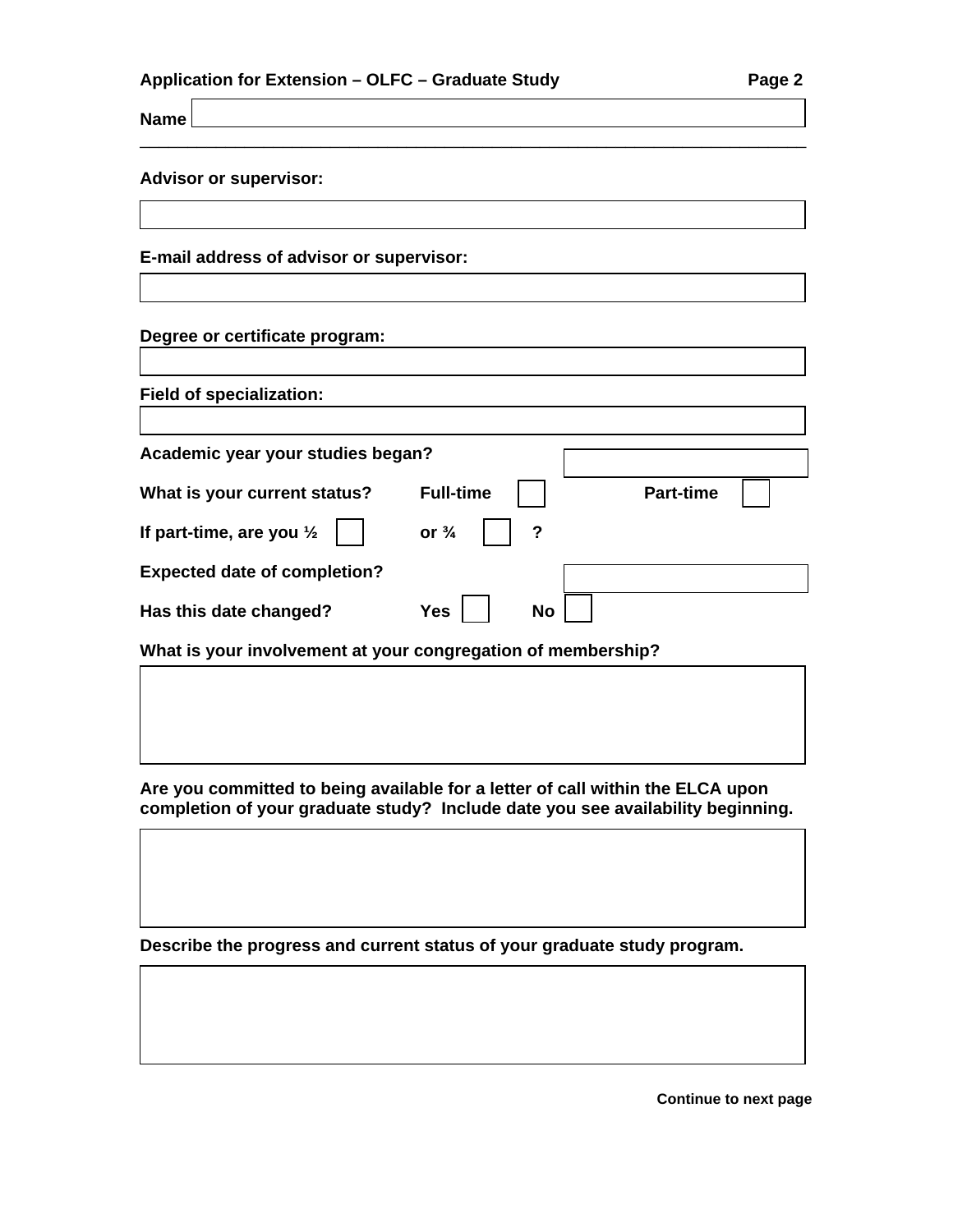**Name** 

**What purpose do you currently see this field of study assisting you in serving as a rostered person in the ELCA?**

\_\_\_\_\_\_\_\_\_\_\_\_\_\_\_\_\_\_\_\_\_\_\_\_\_\_\_\_\_\_\_\_\_\_\_\_\_\_\_\_\_\_\_\_\_\_\_\_\_\_\_\_\_\_\_\_\_\_\_\_\_\_\_\_\_\_\_\_\_\_

**What have you done in the past year to keep current with and engaged in the mission and ministry of the Evangelical Lutheran Church in America?** 

**What have you done in the past year to keep current with and engaged in the mission and ministry of the synod/conference?** 

**What particular circumstances support an exception to the three-year limitation of your leave?** 

**How will granting an extension serve the mission of the Evangelical Lutheran Church in America?** 

**Continue to next page**